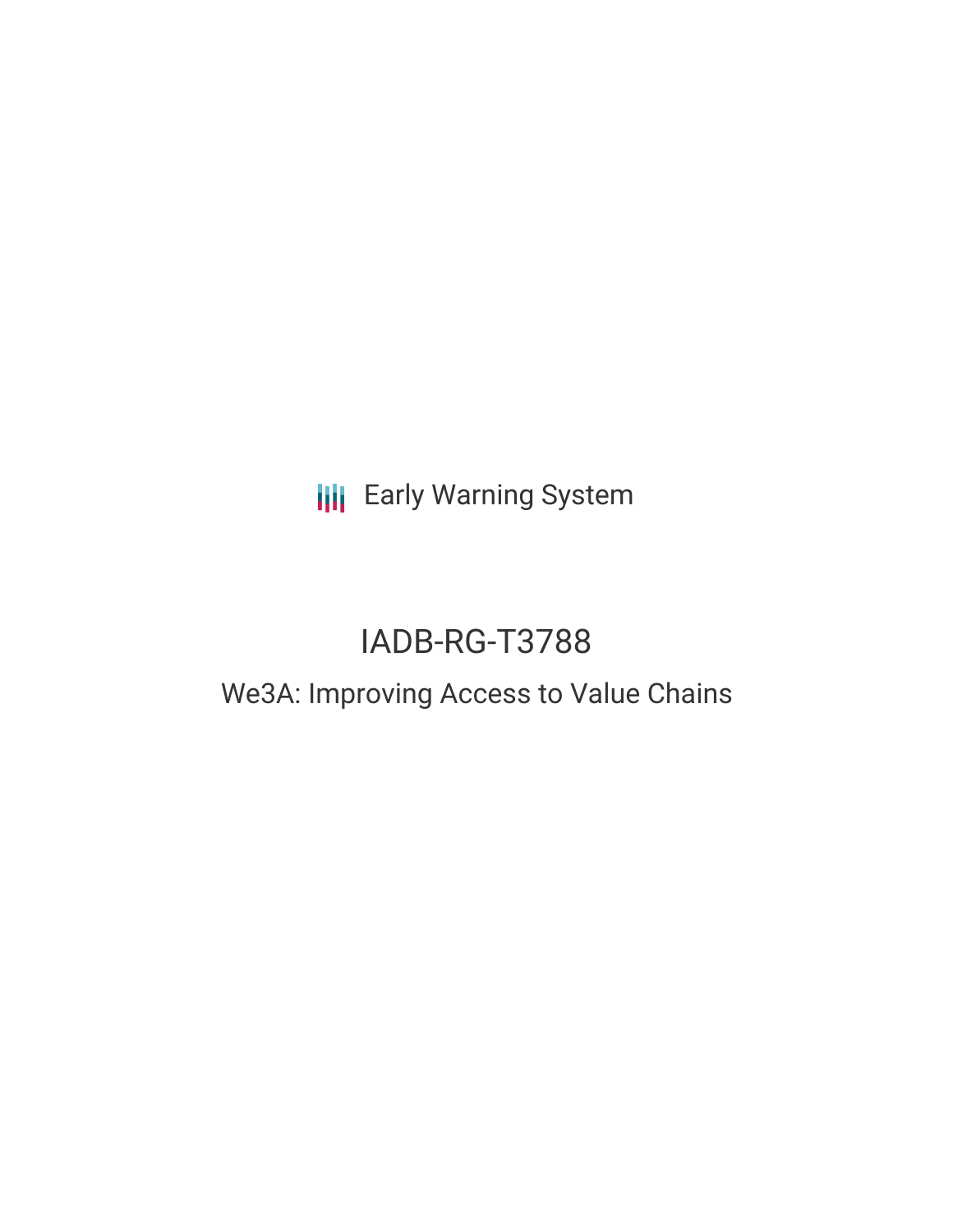

### **Quick Facts**

| Inter-American Development Bank (IADB)    |
|-------------------------------------------|
| Approved                                  |
| C                                         |
| Regional                                  |
| Industry and Trade, Technical Cooperation |
| Grant                                     |
| $$1.00$ million                           |
| $$1.00$ million                           |
|                                           |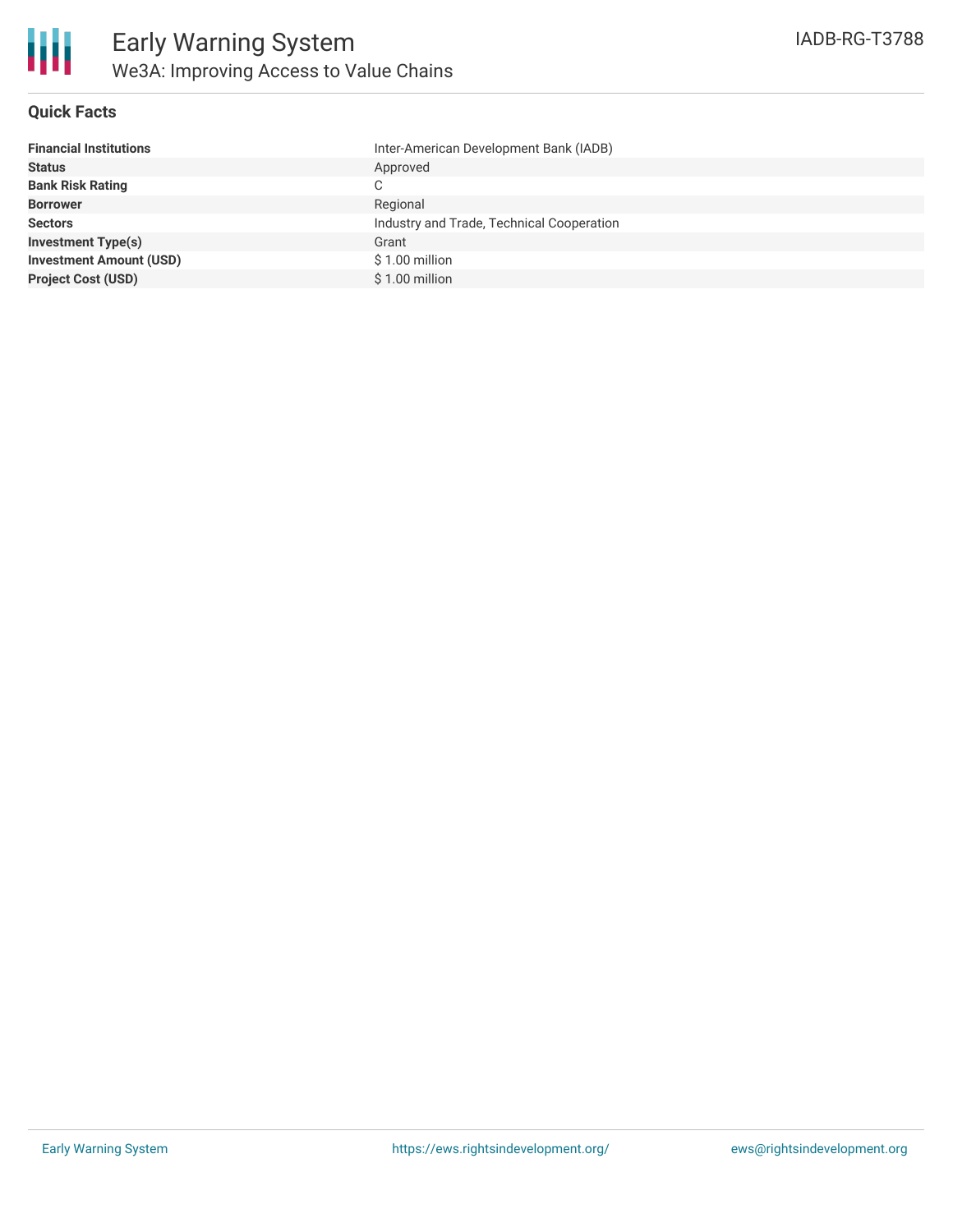

#### **Project Description**

This Technical Cooperation (TC) will seek to promote the growth and resilience of women-led/owned SMEs (WSMEs), with a special focus on WSMEs that are tapping into value chains. The program's specific objectives will be to improve: 1) WSMEs' access to value chains, and 2) WSMEs' access to disruptive technologies and digital financial inclusion. We3A will pay special attention to mitigating post-COVID-19 economic turbulence, both by supporting WSMEs that have been negatively impacted and by identifying solutions and new business opportunities, such as WSMEs that leverage disruptive technologies to innovate.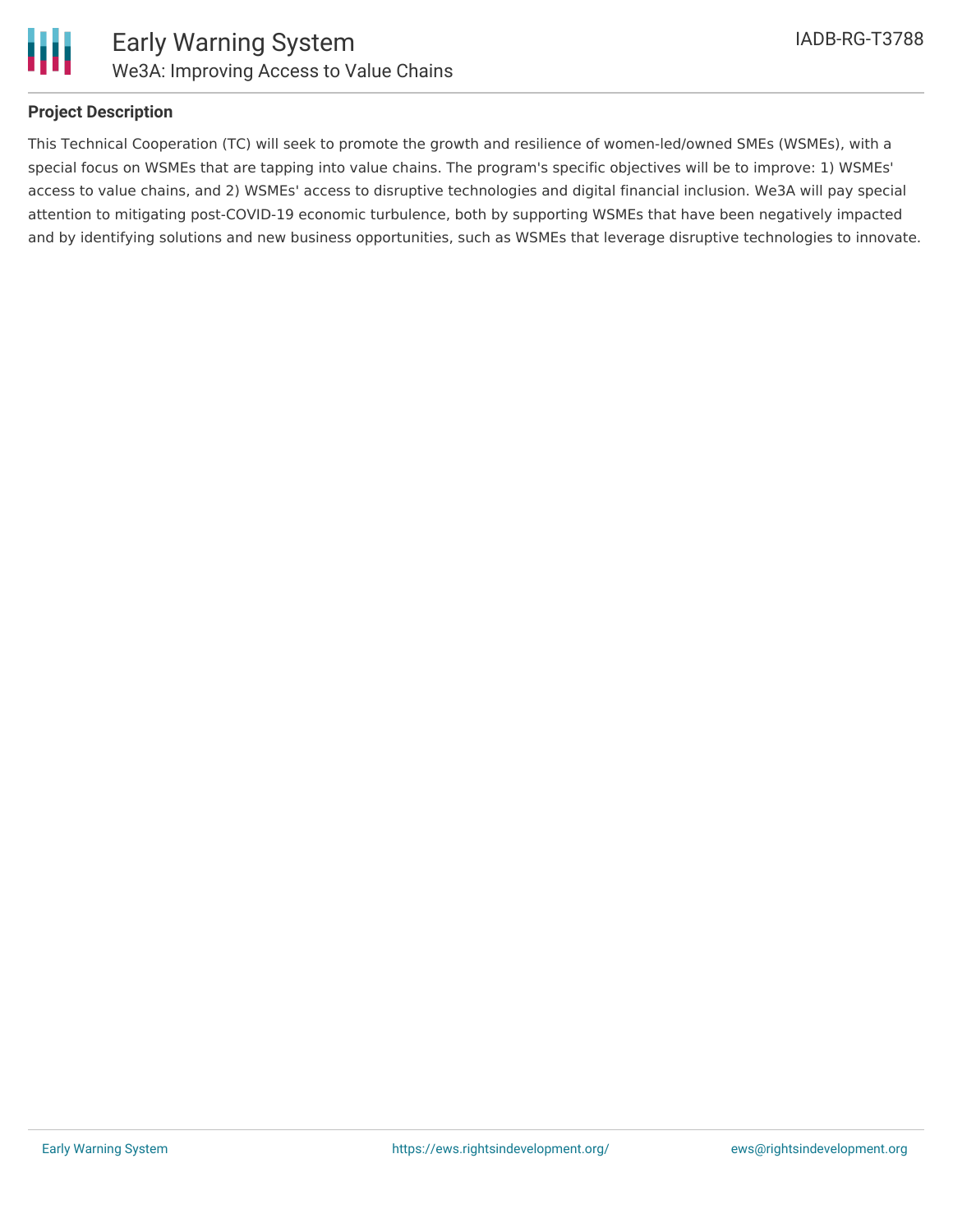

#### **Investment Description**

• Inter-American Development Bank (IADB)